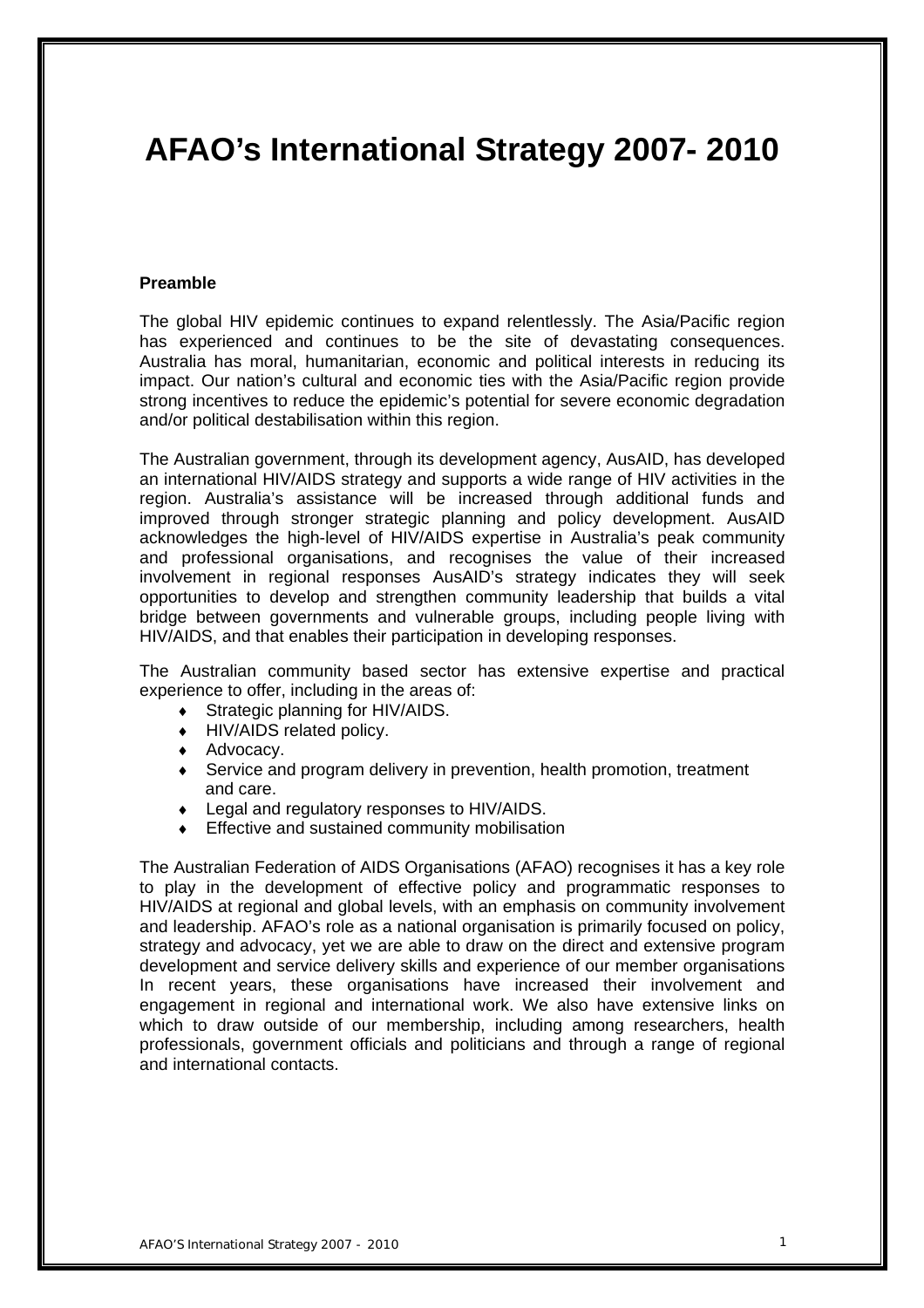AFAO's expertise of greatest value to the international response lies in five areas:

- ♦ Strategic planning for HIV/AIDS at national, provincial and local levels.
- ♦ Policy development and advocacy, drawing on our foundation as a nongovernment organisation with a strong track record of effectively influencing and contributing to national policy and programs.
- ♦ Expertise in non-government/government relations, particularly the development and effective operation of partnerships between community organisations and government.
- ♦ Non-government organisation capacity building, institutional strengthening and management.
- Innovative community based prevention, health promotion and care programs and services, especially to marginalised communities.

# **Goal**

To contribute to the development of effective strategic planning, policy and programmatic responses to HIV/AIDS at regional and global levels, consistent with internationally agreed goals of:

- ♦ Eliminating transmission of HIV/AIDS.
- ♦ Reducing HIV related mortality and morbidity.
- ♦ Minimising the individual and societal impact of HIV/AIDS.

# **Focus**

AFAO's work will primarily focus on policy development and strategic planning to support effective global and regional responses to HIV/AIDS. In particular we will foster and support advocacy related to this work among people living with HIV/AIDS, populations vulnerable to HIV infection, and other community based organisations.

AFAO's international policy and advocacy work will have a particular focus on emerging challenges where there are gaps in current policy and strategic planning at regional and international levels.

As part of this focus, AFAO will emphasise working in partnership with other community-based and non-government organisations, health professionals, governments, business, international agencies, and other members of civil society.

# **Guiding Principles**

- 1. To promote and strengthen responses to the HIV/AIDS epidemic which incorporate full involvement of the communities and populations most at risk of HIV infection.
- 2. To promote, in partnership with our member organisations, the participation, visibility and central role of people living with HIV/AIDS in all aspects of the international and regional response to HIV/AIDS.
- 3. To promote approaches which recognise that treatment, care and prevention are inter-linked and indivisible.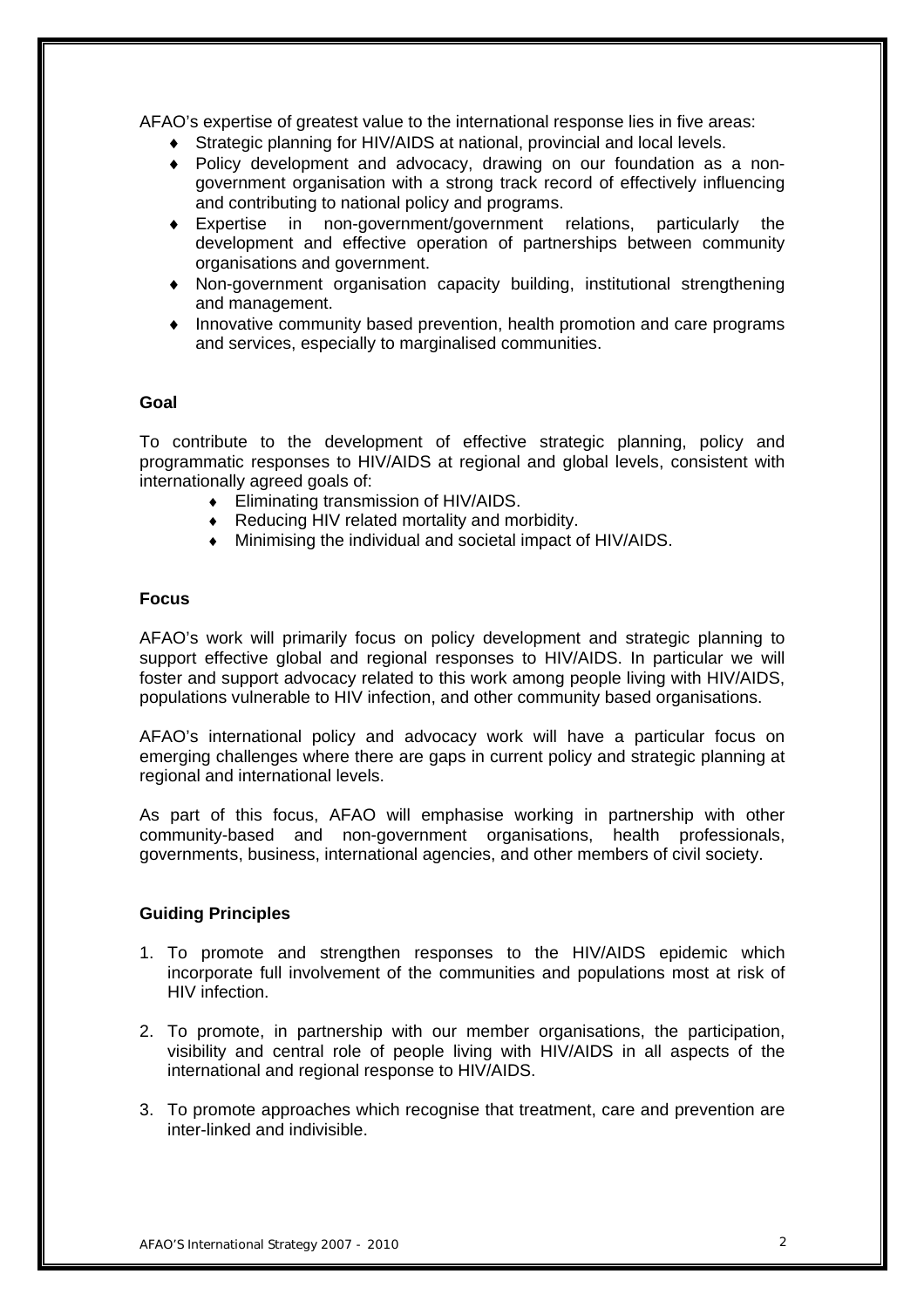# **Objectives**

*Advocacy and networking at regional and international levels* 

- 1. To advocate at regional and international levels for a strong community response to HIV/AIDS which addresses the impact of HIV and supports the human rights of key populations, and recognises the central role of people living with HIV in the global response.
- 2. To continue influencing the Australian Government's international response to HIV/AIDS towards effective and strategic contributions to the regional and international response that incorporate community participation as a basic operating principle; and monitoring the government's performance in this regard.
- 3. To support the strengthening and sustainability of Asia-Pacific regional HIV/AIDS organisations and networks and other key community-based organisations, their participation in key forums, their partnerships with key stakeholders, and their policy and advocacy capacity to respond to HIV.
- 4. To advocate strengthening the role of community organisations in monitoring national plans and Universal Access targets.
- 5. To promote community involvement in HIV research, including clinical, behavioural and epidemiological research, and in the development and implementation of biomedical prevention interventions.
- 6. To promote the implementation of effective responses to the escalation of HIV infections among gay and other men who have sex with men, regionally and internationally.

# *AFAO's international program and member organisations*

- 7. To identify key international HIV/AIDS issues to which AFAO can make effective contributions, to develop appropriate policy initiatives and responses, and to advocate their adoption and implementation.
- 8. To support and facilitate the active involvement of AFAO's member organisations and other Australian HIV partnership stakeholders to engage with the international and regional epidemic.
- 9. To strengthen and promote AFAO's international program and maintain a strategic and coordinated approach to our work in the region.
- 10. To develop and implement a long-term plan for diversifying AFAO's funding base to support AFAO's international work.
- 11. To identify, develop and maintain liaison with key international HIV/AIDS agencies and to effectively communicate with other key stakeholders and partners.